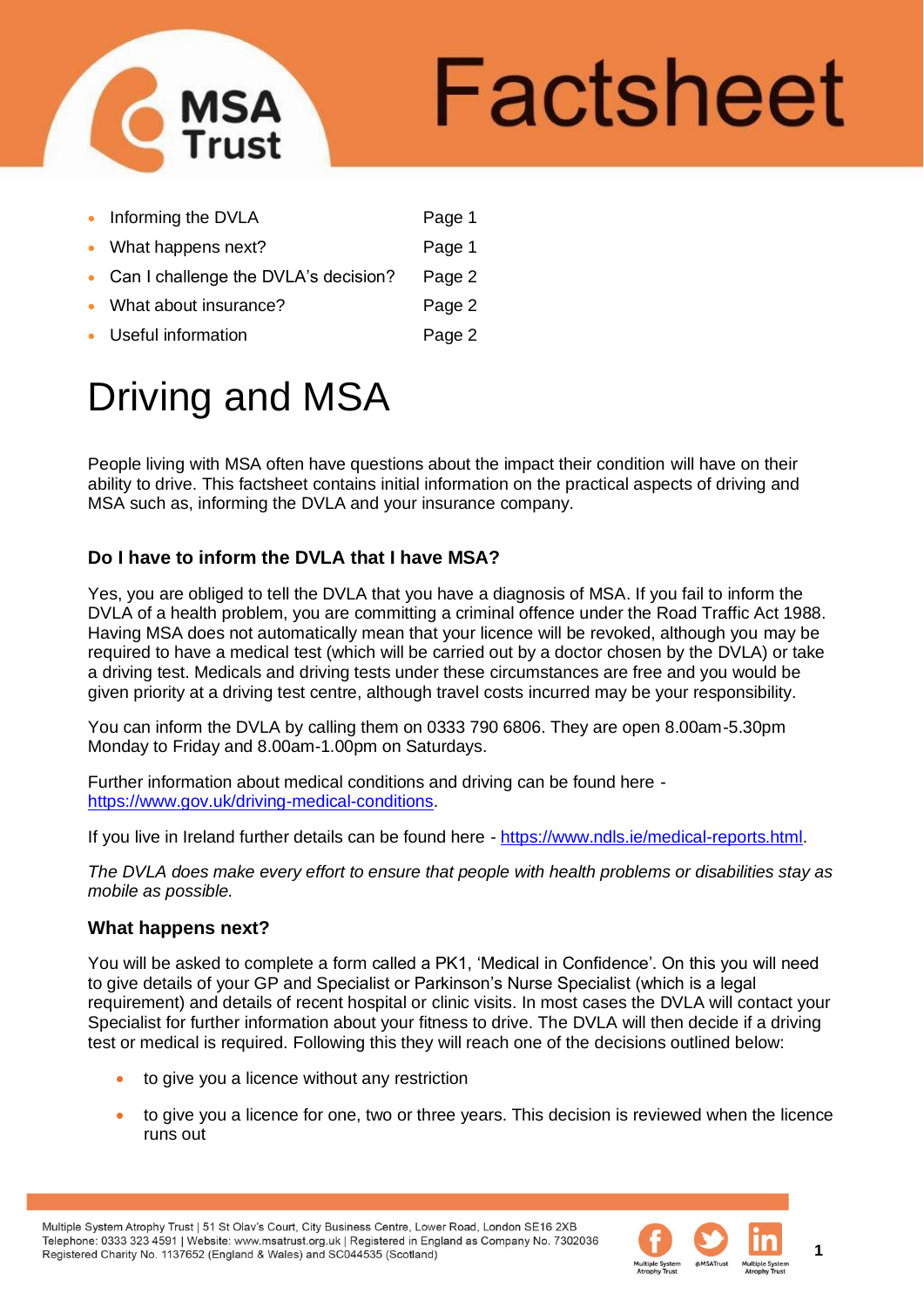- to refuse or withdraw your licence
- to restrict the licence to particular vehicles with adaptations.

The DVLA aim to make a decision within 90 working days. If the DVLA decides you cannot have a licence, it will return any fee you sent with the application form.

### **Can I challenge the DVLA's decision?**

If you are not happy with any decision made by the DVLA, you can challenge the decision by:

- asking the DVLA to reconsider its decision
- appealing against the decision in the Magistrates' Court (Sheriff Court in Scotland).

In the first instance you should write to the DVLA explaining why you feel the decision is wrong. The DVLA will generally reconsider the decision but will expect the request to be supported by fresh medical evidence. You may need to ask your GP to refer you to a Specialist who can provide this, and you might have to pay for the letter that the Specialist writes.

If the DVLA does not change its decision, you can appeal to the Magistrates or Sheriff's court. The appeal must be lodged with the magistrates' court within six months (21 days to the Sheriff Court) of the revocation or refusal of the licence.

In our experience, most people living with MSA will come to a decision about the right time to stop driving. Most people recognise when their slower reactions, altered spatial awareness, susceptibility to dizziness with blood pressure problems or perhaps drowsiness due to medication impacts on their ability to drive safely. Whilst we appreciate that not being able to drive any longer has a huge impact on a person's independence, their safety, their passenger's safety and at that of other road users is paramount.

#### **What about insurance?**

You should inform your insurance company of any change in your health that may affect your ability to drive. It is an offence under the Road Traffic Act to make a false statement or withhold information for the purposes of obtaining a certificate of motor insurance. It may also invalidate your policy. You should also inform your insurers about any adaptations made to the insured vehicle.

#### **Useful information**

- The advice from the DVLA is that you could be committing a road traffic offence if you cannot safely control the vehicle that you drive at all times
- If you are in receipt of the enhanced rate of the mobility component for Personal Independence Payment (PIP) then you may be entitled to vehicle tax exemption. If you get the standard rate mobility component of PIP you may be entitled to a 50% discount off your vehicle tax. If you don't drive but someone drives for you, then they can apply for exemption, providing the vehicle is used solely for your purposes. More information can be found at - [http://www.gov.uk/get-vehicle-tax-exemption-disability](http://www.gov.uk/get-vehicle-tax-exemption-disability.)
- Information about mobility centres around the UK can be found at <https://www.drivingmobility.org.uk/find-a-centre/>



**2**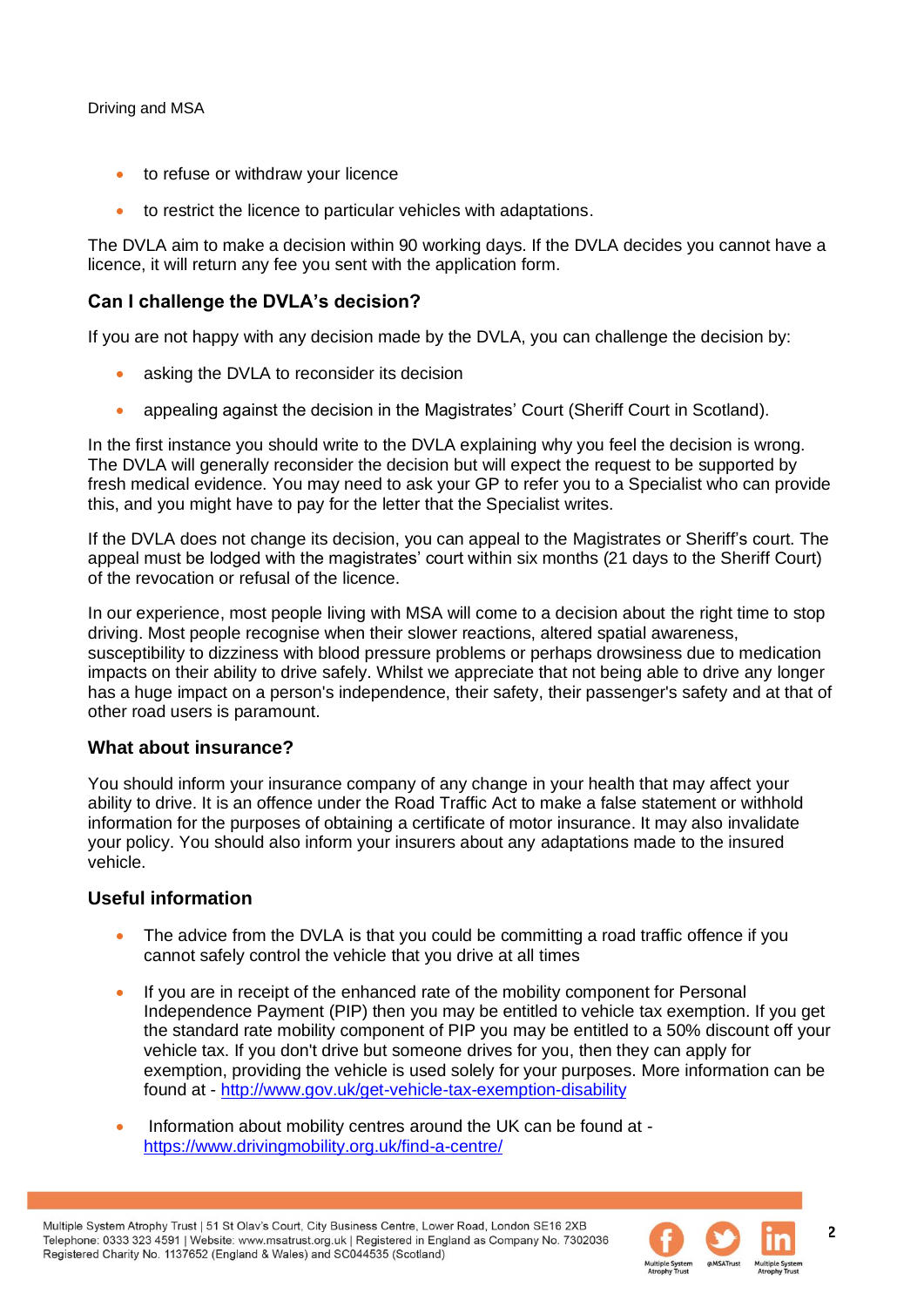• If you would like to have your driving assessed and be given recommendations for maintaining safe driving, consider booking a course at - [http://www.rdac.co.uk/.](http://www.rdac.co.uk/) The driving assessors also have a responsibility to let you know if you are not safe to drive and can revoke your license if necessary, for the safety of everyone.

#### **More information about driving and medical conditions can be found at:**

<https://www.gov.uk/browse/driving/disability-health-condition>

Drivers Medical Group DVLA Swansea SA99 1TU

#### **Key points to remember**

If you are in receipt of the enhanced or standard rate of the mobility component for Personal Independence Payment, then you may be entitled to full or partial vehicle tax exemption. If you don't drive but someone drives for you, then they can apply for exemption, providing the vehicle is used solely for your purposes. More information can be found at: [http://www.gov.uk/get-vehicle-tax-exemption-disability.](http://www.gov.uk/get-vehicle-tax-exemption-disability)

#### **The Trust's contact details**

We have MSA Health Care Specialists that support people affected by MSA in the UK and Ireland. If you would like to find the MSA Health Care Specialist for your area, contact us on the details below or use the interactive map here – [https://www.msatrust.org.uk/support-for-you/hcps/.](https://www.msatrust.org.uk/support-for-you/hcps/)

MSA Trust, 51 St Olav's Court, Lower Road, London SE16 2XB

**T**: 0333 323 4591 | **E**: [support@msatrust.org.uk](mailto:support@msatrust.org.uk) | **W**: [www.msatrust.org.uk](http://www.msatrust.org.uk/)

Multiple System Atrophy Trust | 51 St Olav's Court, City Business Centre, Lower Road, London SE16 2XB Telephone: 0333 323 4591 | Website: www.msatrust.org.uk | Registered in England as Company No. 7302036 Registered Charity No. 1137652 (England & Wales) and SC044535 (Scotland)